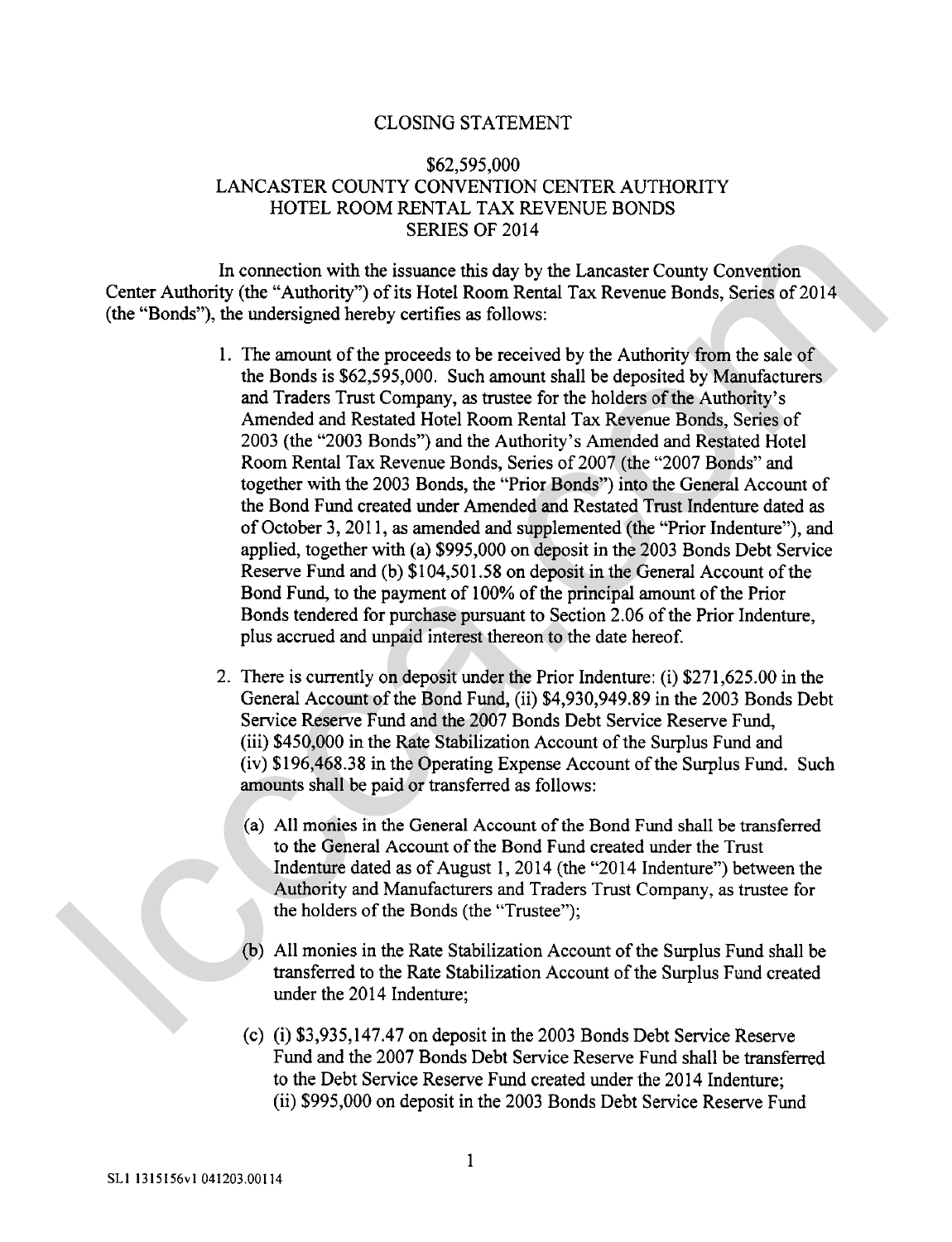and the 2007 Bonds Debt Service Reserve Fund shall be transferred as provided in paragraph 1 above; and (iii) 802.42 on deposit in the 2003 Bonds Debt Service Reserve Fund and the 2007 Bonds Debt Service Reserve Fund shall be transferred to the Operating and Administrative Expense Account of the 2014 Indenture and used to pay a portion of the costs of issuance of the Bonds shown on Exhibit "A" attached hereto; and

(d) Ail monies in the Operating Expense Account of the Surplus Fund shall be transferred to the Operating **and** Administrative Expense Account of the 2014 Indenture. \$126,697.58 of such monies shall be used to pay a portion of the costs of issuance of the Bonds shown on Exhibit "A" attached hereto. (d) All monies in the Operating Expense Account of the Surplus Fund stall be transferred to the Operating and Administrative Expense Account of the Surplus Fund state to part of the 2014 Indensity and Administrative Expen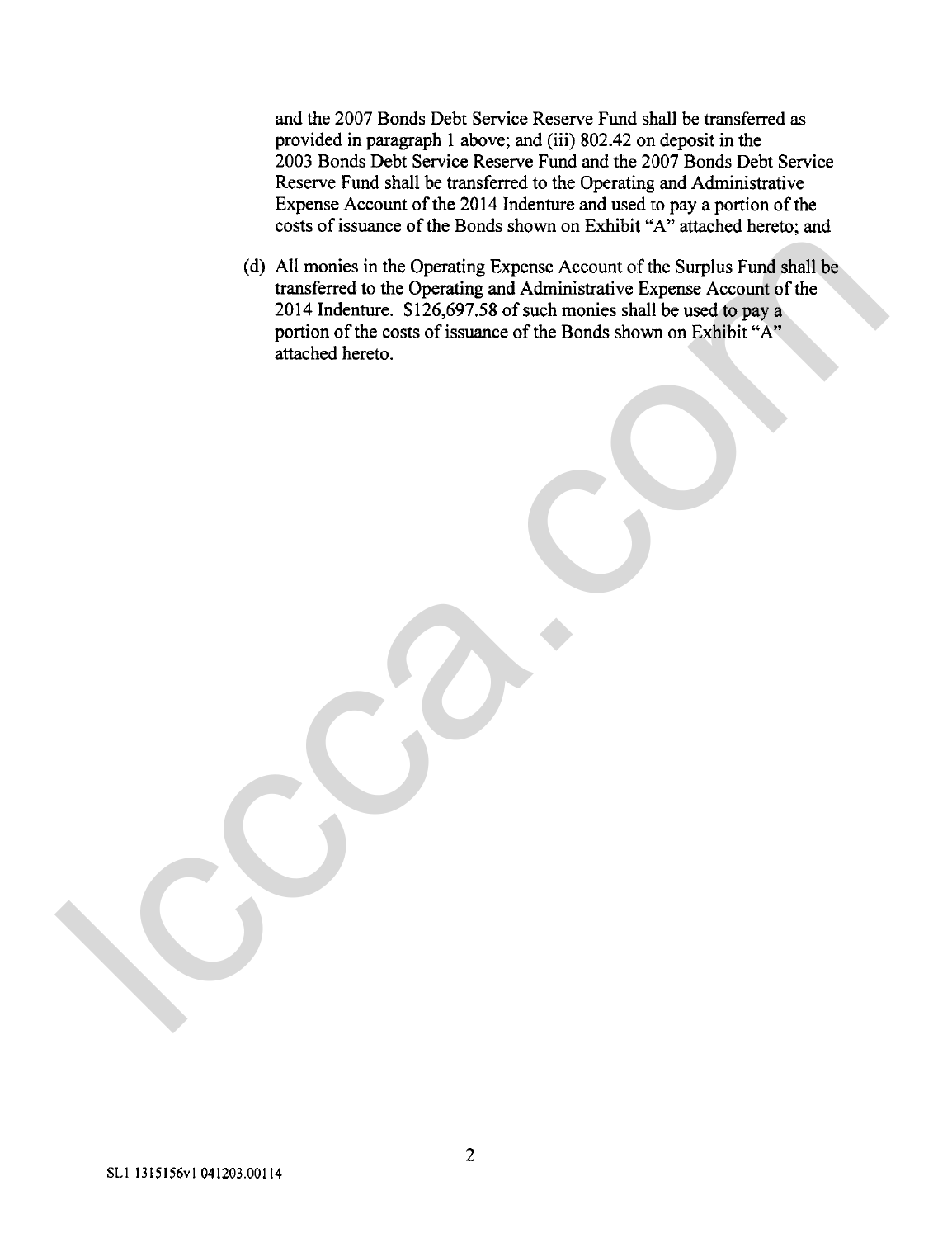The undersigned officers of Lancaster County Convention Center Authority hereby approve the foregoing Closing Statement and request the disbursement of moneys heretofore deposited with the Trustee in payment of the fees set forth on Exhibit "A" attached hereto and made a part hereof and the making of the transfers, payments and disbursements in accordance with the terms of the Closing Statement and the Indenture.

LANCASTER CONTY CONVENTION LANCASTRE PONTY CONVENTION<br>CENTER AUGUST CONVENTION<br>PREC. August 1, 2014

Date: August 1, 2014